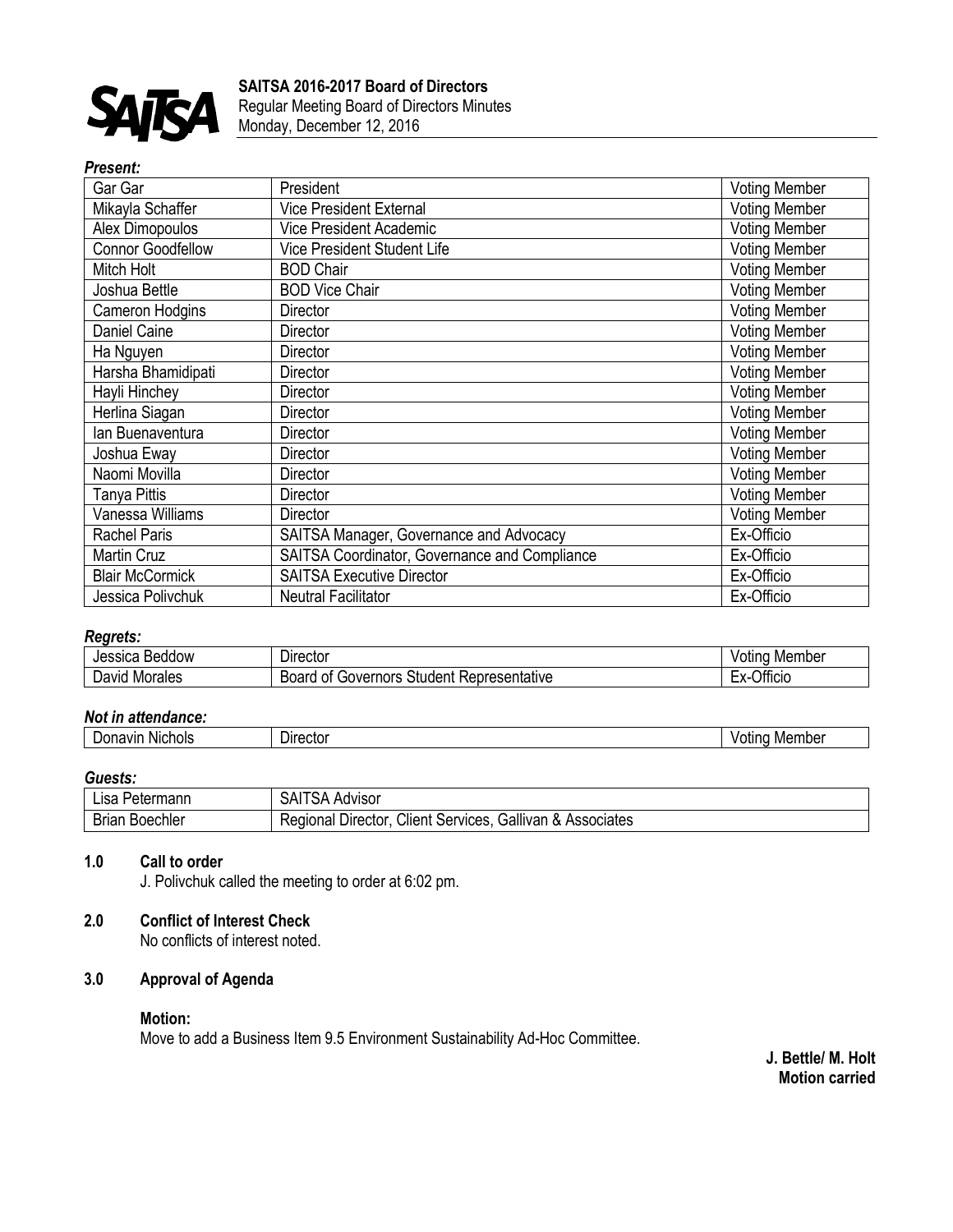#### **Motion:**

Move to approve the agenda as presented with the addition of Business Item 9.5.

**C. Hodgins/ C. Goodfellow Motion carried**

#### **4.0 Adoption of Minutes**

#### **Motion:**

Move to approve the BOD Meeting Minutes from the November 14<sup>th</sup> Regular Meeting and November 21<sup>st</sup> Special Meeting of the Board.

> **H. Nguyen/M. Holt Motion carried**

### **5.0 Health & Dental Plan Presentation**

B. Boechler, Regional Director, Client Services from Gallivan & Associates presented an overview of the services that the current SAITSA Health & Dental plan offers to students and the coverage details. Some of the key points from his presentation:

- SAITSA's Health & Dental student fee is lower than the average cost across all institutions. SAITSA's Health & Dental plan costs \$235.00, whereas the average is at \$275.02.
- Gallivan & Associates strives to ensure that accessing the plan and reimbursement for claims is quick and easy. There is an on-site health and dental plan office located at SAIT, a website for students to access, and also an app that students can use anytime, anywhere.
- Students have utilized the claim through pay-direct, e-claim, and paper claims.
- Website has received more than ten thousand visitor over the past year.

#### **6.0 Individual Reports**

Verbal report was provided by G. Gar, M. Schaffer, A. Dimopoulos, & C. Goodfellow. Written reports have been circulated prior to the meetings.

### **7.0 Committee Reports**

C. Goodfellow reported on behalf of the Campus Life Committee as Chair. The committee reviewed the Terms of Reference and will be presented to the Board in the upcoming regular meeting. The committee also deliberated on a process of how to distribute the funds allocated to improve campus life.

R. Paris reported on behalf of the Governance Committee as Chair. The committee reviewed policies 18, 19, and 20. The committee also discussed Bylaw 7.7.1 and 10.2, which is an on-going action item. The Board of Governors Student Representative position appointment process was also discussed. There were several action items that came up which will be completed by members if the committee and the Governance and Advocacy Team. The Governance Committee's next meeting is scheduled for January 23, 2017. R. Paris also noted that A. Dimopoulos resigned from his position on the committee.

#### **8.0 Action Items**

#### **8.1 Change procedures for Programming Fund**

R. Paris noted that the changes to the Programming Fund procedures is currently on-going and have been forwarded to the Governance Committee for discussion and approval.

### **8.2 Correct bylaws 7.7.1 and 10.2.**

Correction to bylaws 7.7.1 and 10.2 are currently on-going.

#### **9.0 Business Items**

### **9.1 Ratification of New Committee Members**

Committee membership changed since it was last ratified due to the appointment of new Directors, and the appointment of student-at-large applicants. New Committee memberships are as follows: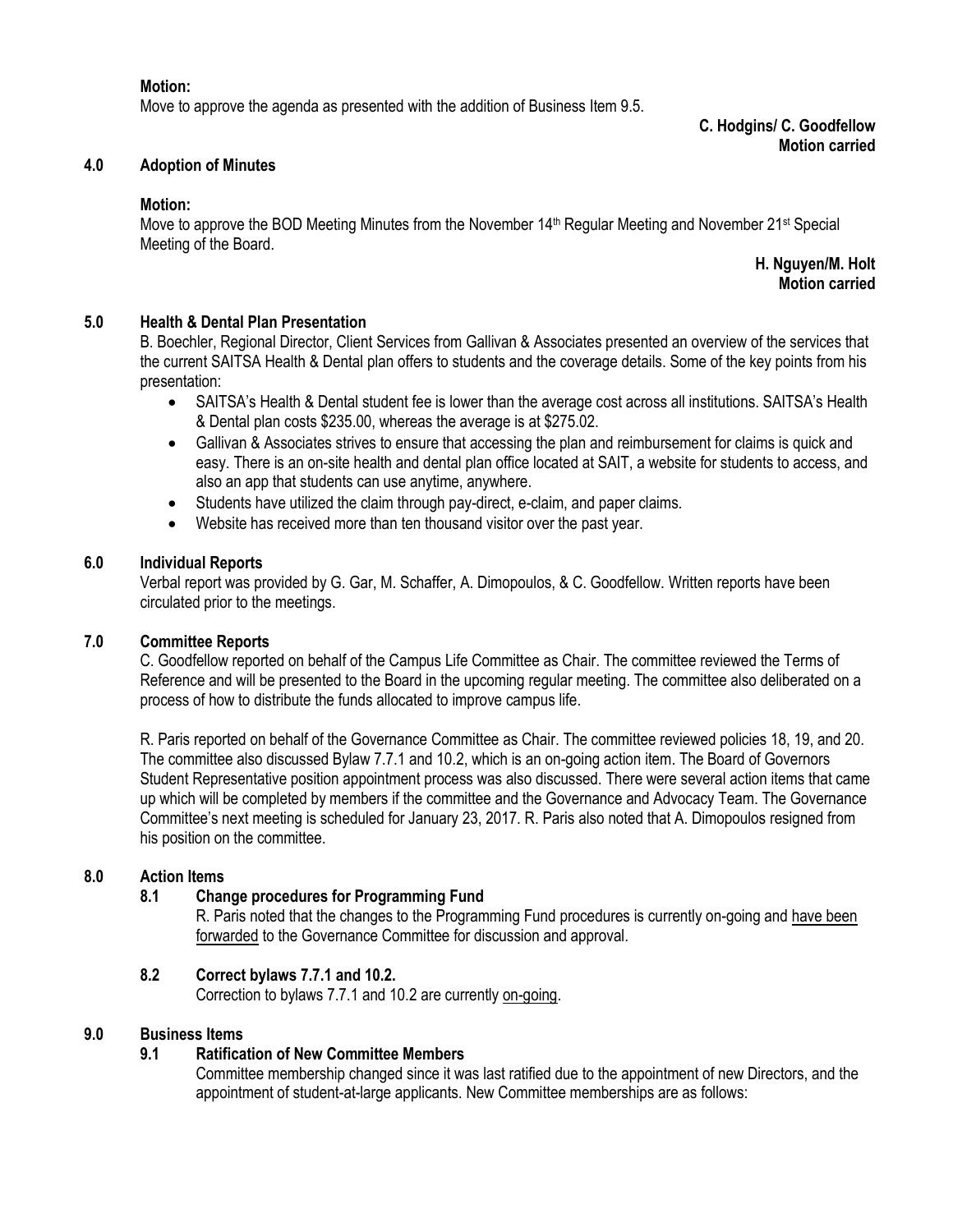## **Finance Committee**

- G. Gar, Chair
- B. McCormick, Executive Director
- D. Berry, Recording Secretary
- C. Hodgins
- A. Dimopoulos
- J. Eway
- V. Williams
- A. Rakhmetova, Student-at-large

### **Governance Committee**

- R. Paris, Chair
- G. Gar
- B. McCormick (as needed)
- M. Holt
- T. Pittis
- J. Bettle
- N. Movilla
- H. Bhamidipati
- M. Schaffer

### **Campus Life Committee**

- C. Goodfellow, Chair
- J. Beddow
- D. Nichols
- D. Caine
- H. Nguyen
- W. Lin, Student-at-large

#### **Student Space Expansion Advisory Committee (Ad-Hoc Committee)**

- B. McCormick, Chair D. Berry, Recording Secretary R. Bigelow G. Gar D. Morales H. Hinchley
- H. Siagan
- I. Buenaventura
- J. Leal, Student-at-large

### **Motion:**

Move to ratify the new committee members.

**M. Holt/A. Dimopoulos Motion carried 1 abstention**

### **9.2 Executive Director Compensation Review**

#### **Motion:**

To move to invite L. Petermann to the table

**J. Bettle/N. Movilla Motion carried**